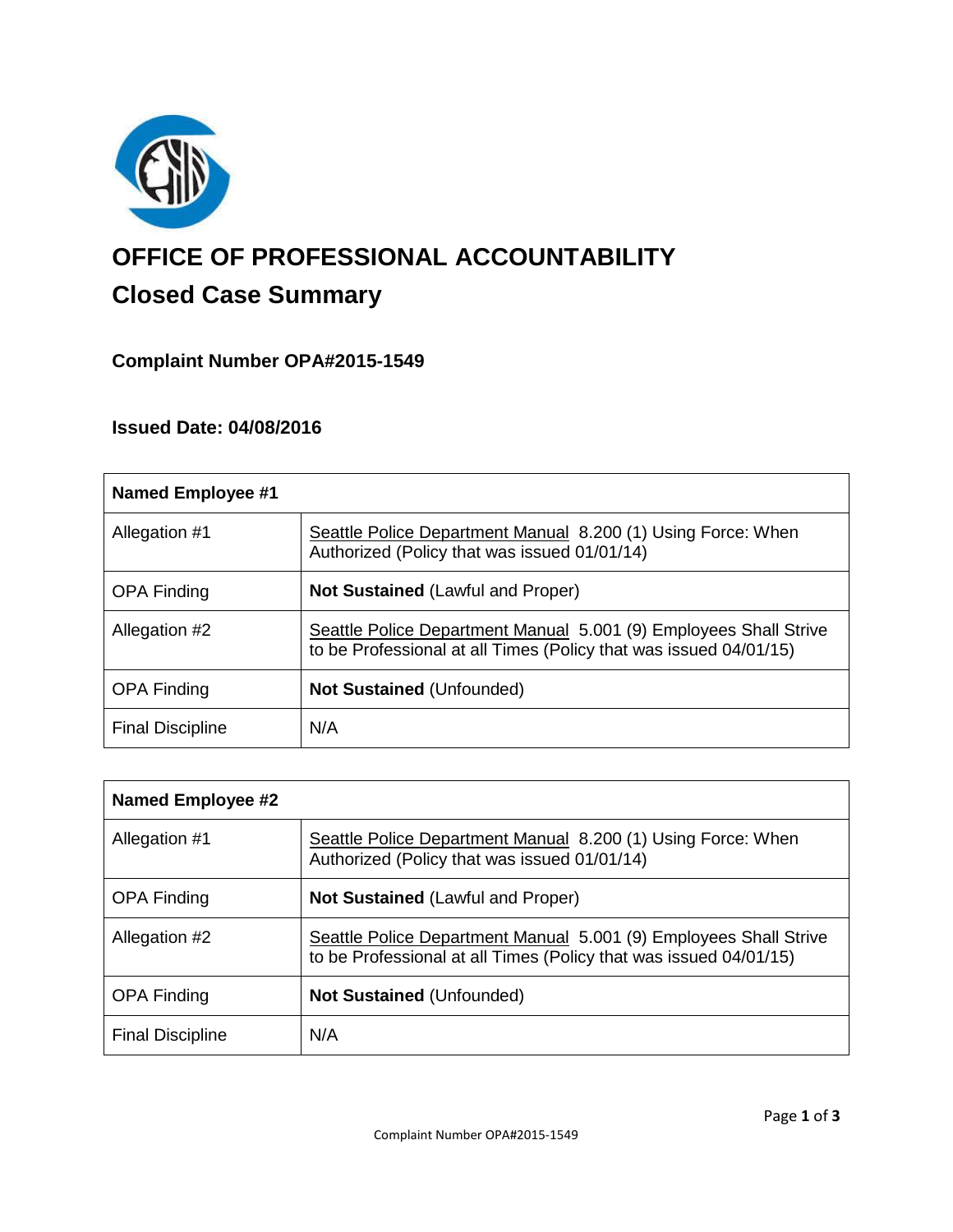| Named Employee #3       |                                                                                                                                        |
|-------------------------|----------------------------------------------------------------------------------------------------------------------------------------|
| Allegation #1           | Seattle Police Department Manual 8.200 (1) Using Force: When<br>Authorized (Policy that was issued 01/01/14)                           |
| <b>OPA Finding</b>      | <b>Not Sustained (Lawful and Proper)</b>                                                                                               |
| Allegation #2           | Seattle Police Department Manual 5.001 (9) Employees Shall Strive<br>to be Professional at all Times (Policy that was issued 04/01/15) |
| <b>OPA Finding</b>      | <b>Not Sustained (Unfounded)</b>                                                                                                       |
| <b>Final Discipline</b> | N/A                                                                                                                                    |

## **INCIDENT SYNOPSIS**

The Named Employees were part of a group conducting a narcotics operation in a park. An officer observed the complainant conduct a narcotics sale. The Named Employees attempted to take the complainant into custody, and he fled on foot. After a short foot pursuit, the complainant was taken into custody and booked into jail.

## **COMPLAINT**

The complainant alleged that the Named Employees used excessive force against him when they took him into custody and that they called him names such as "sissy, punk and stuff."

## **INVESTIGATION**

The OPA investigation included the following actions:

- 1. Review of complaint
- 2. Interview of the complainant
- 3. Search for and review of all relevant records and other evidence
- 4. Review of In-Car Videos (ICV)
- 5. Review of other video
- 6. Interview of witnesses
- 7. Interviews of SPD employees

#### **ANALYSIS AND CONCLUSION**

The OPA investigation into this incident included a detailed review of the Use of Force investigation conducted at the time of the incident. In addition, OPA interviewed the involved law enforcement personnel. A preponderance of the evidence supports the conclusion that events did not unfold as the complainant alleged. At the time of the incident, the Named